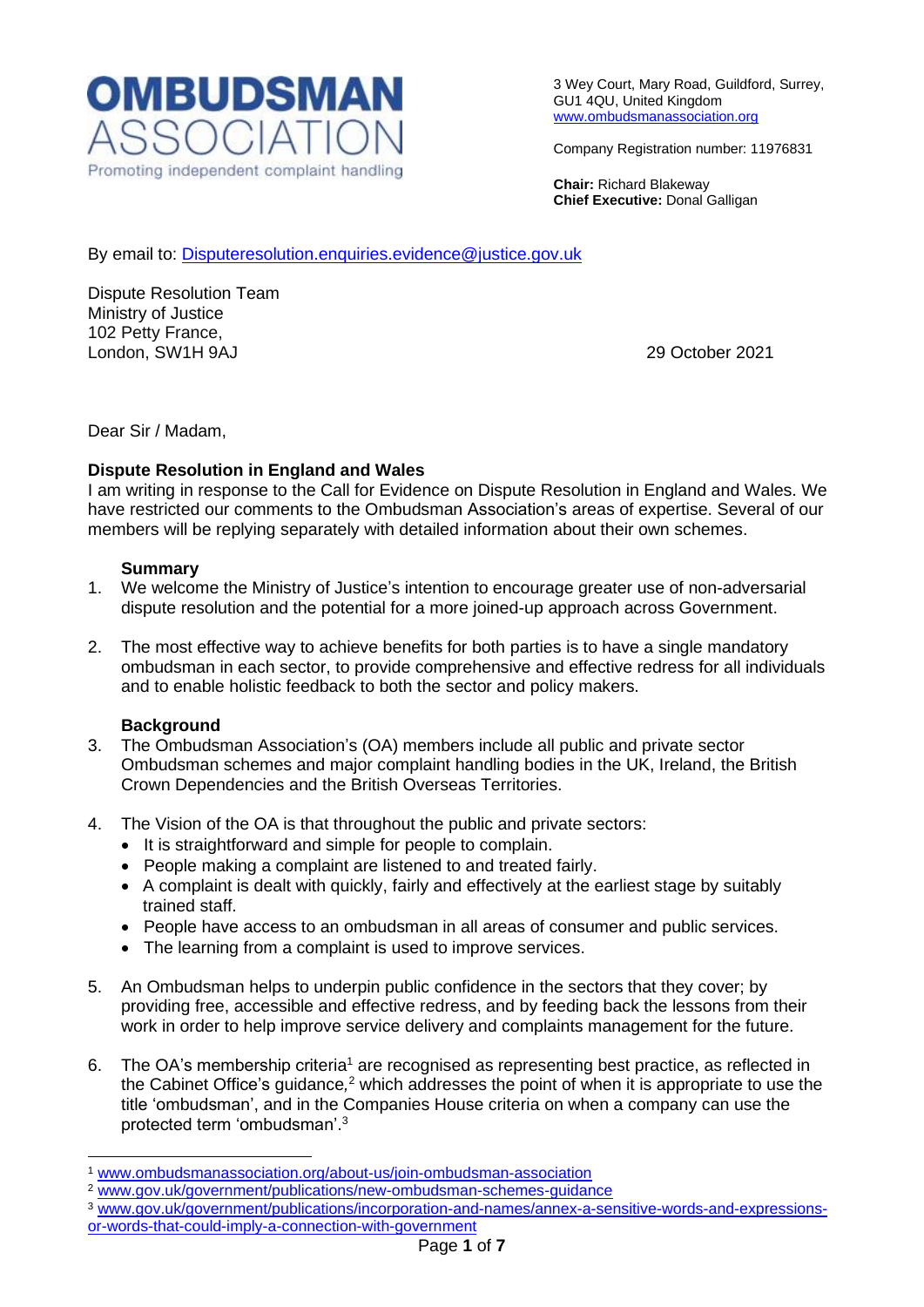# **1). Drivers of engagement and settlement**

*Q1. Do you have evidence of how the characteristics of parties and the type of dispute affect motivation and engagement to participate in dispute resolution processes? Q2. Do you have any experience or evidence of the types of incentives that help motivate parties to participate in dispute resolution processes? Do you have evidence of what does not work?* 

*Q5. Do you have evidence regarding the types of cases where uptake of dispute resolution is low, and the courts have turned out to be the most appropriate avenue for resolution in these cases?* 

- 7. Uptake of dispute resolution is low when that redress is not easily accessible. The research undertaken by ICF and published in 2018 alongside the UK Government's Consumer Green Paper highlighted that 70% of consumers who went to the courts did so because the trader refused to participate in ADR.<sup>4</sup> The Impact Assessment for the recent consultation paper on *Reforming Competition and Consumer Policy* set out that, *"ADR is currently used only in few cases, because of inconsistent standards, a confusing landscape, and insufficient incentives for businesses to participate". 5*
- 8. Whilst ombudsman schemes are often thought of as an 'alternative to the courts', in many cases there are in fact an alternative to no justice at all. It is therefore doubly concerning when there is low uptake, for example that the Public Services Ombudsman for Wales (PSOW) did not receive any complaints about homelessness in 2020/21. PSOW's subsequent own initiative investigation $6$  showed that vulnerable people were suffering injustice but were either unaware of their rights, did not understand them, or were unable to exercise their right to escalate their complaint.
- 9. In these scenarios, low uptake of dispute resolution does not evidence that it is more appropriate to seek resolution through the Courts, but rather that there are multiple barriers to accessing any form of redress that leaves people disenfranchised.

## *Q6. In your experience, at what points in the development of a dispute could extra support and information be targeted to incentivise a resolution outside of court? What type of dispute does your experience relate to?*

*Q7. Do you have any evidence about common misconceptions by parties involved in dispute resolution processes? Are there examples of how these can be mitigated?*

- 10. There is still a relatively low understanding amongst the public of what an ombudsman can and cannot deliver, and the rights that people have to take their complaint to an ombudsman. Education and communication is key, both in terms of understanding those rights and being signposted, by the organisation the dispute is with and the advice and advocacy sector.
- 11. Having greater awareness of their rights should encourage people to raise a complaint in the first place, knowing that they can access independent redress if the issue is not resolved (and thereby increasing uptake). Ideally a dispute should be resolved at the outset, meaning there will be no need to escalate it to an ombudsman or to the courts. There should be an increased focus on 'right first time<sup>'7</sup> to avoid disputes arising in the first place, and to resolve them swiftly if they do occur. The ombudsman model, with an inquisitorial rather than adversarial approach, works with service providers and businesses to drive improvements by providing that feedback loop.

<sup>4</sup> [Resolving consumer disputes: alternative dispute resolution and the court system -](https://www.gov.uk/government/publications/resolving-consumer-disputes-alternative-dispute-resolution-and-the-court-system) GOV.UK (www.gov.uk)

<sup>5</sup> [Alternative Dispute Resolution impact assessment \(publishing.service.gov.uk\)](https://assets.publishing.service.gov.uk/government/uploads/system/uploads/attachment_data/file/1004037/rccp-alternative-dispute-resolution-ia.pdf)

<sup>6</sup> [Ombudsman publishes his first-ever own initiative investigation into the homelessness review process in](https://www.ombudsman.wales/blog/2021/10/06/ombudsman-publishes-his-first-ever-own-initiative-investigation-into-the-homelessness-review-process-in-wales-finding-evidence-of-systemic-maladministration-by-local-authorities/)  [Wales, finding evidence of "systemic maladministration" by local authorities](https://www.ombudsman.wales/blog/2021/10/06/ombudsman-publishes-his-first-ever-own-initiative-investigation-into-the-homelessness-review-process-in-wales-finding-evidence-of-systemic-maladministration-by-local-authorities/)

<sup>7</sup> House of Commons - [Public Accounts: Written evidence from Administrat ive Justice & Tribunals Council](https://publications.parliament.uk/pa/cm201012/cmselect/cmpubacc/1778/1778we03.htm#:~:text=In%20June%202011%2C%20the%20AJTC%20published%20a%20report,improving%20value%20for%20money%20and%20reducing%20waste.%20)  [\(parliament.uk\)](https://publications.parliament.uk/pa/cm201012/cmselect/cmpubacc/1778/1778we03.htm#:~:text=In%20June%202011%2C%20the%20AJTC%20published%20a%20report,improving%20value%20for%20money%20and%20reducing%20waste.%20)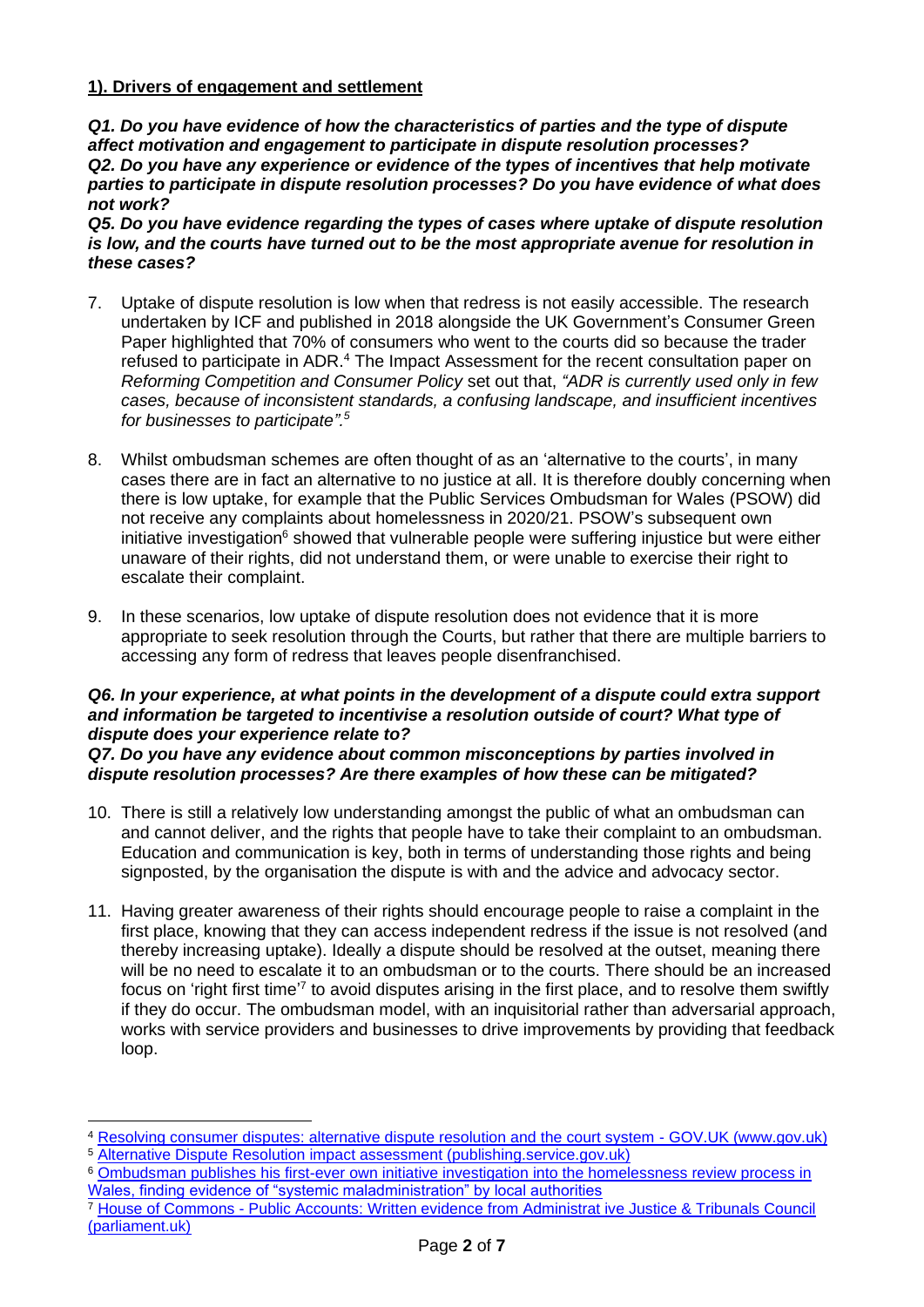- 12. Ombudsman schemes can also do more to address the misconceptions about them. Research by Professor Naomi Creutzfeldt identified the key issue of trust.<sup>8</sup> The OA's Service Standards Framework $9$  clarifies what people can expect when they use an ombudsman. In that way it acts as a tool with which to manage expectations and build trust and confidence in an ombudsman office.
- 13. The problems with the current redress landscape, including having multiple providers of varying quality, gaps in redress, and different rules as to whether redress is free to access or not, causes considerable confusion for the public, as set out in the *Confusion, gaps, and*  overlaps report<sup>10</sup>. The Impact Assessment for the *Reforming Competition and Consumer Policy* consultation highlighted that unless that system was changed, take up of dispute resolution would not increase.<sup>11</sup> As is discussed further below, making redress mandatory and having a single ombudsman in each sector is part of the solution.

# **2). Quality and outcomes**

*Q8. Do you have evidence about whether dispute resolution processes can achieve better outcomes or not in comparison to those achieved through the courts? Q9. Do you have evidence of where settlements reached in dispute resolution processes were more or less likely to fully resolve the problem and help avoid further problems in future?* 

*Q10. How can we assess the quality of case outcomes across different jurisdictions using dispute resolution mechanisms, by case types for example, and for the individuals and organisations involved?* 

- 14. It is not clear that there is significant evidence on the outcomes achieved through the courts, or the 'quality' of those outcomes, in order to compare those against the outcomes achieved by ombudsman schemes or via other 'alternative' dispute resolution. Further research, both qualitative and quantitative, should be undertaken to try and address this point.
- 15. As ombudsman schemes are often an alternative to no redress at all, rather than an alternative to the courts, it may prove difficult to directly compare the costs / outcomes / quality. Statistics around satisfaction with service and uphold rates may provide a starting point for that further qualitative and quantitative research.
- 16. The framework that ombudsman schemes operate within should provide some reassurance. The OA's criteria for ombudsman schemes is set at a considerably higher level than that for approved ADR entities. One element of the OA's criteria is that all ombudsman schemes should have a quality assurance mechanism in place and should conduct regular auditing of outcomes.

## *Q11. What would increase the take up of dispute resolution processes? What impact would a greater degree of compulsion to resolve disputes outside court have? Please provide evidence to support your view.*

- 17. The OA's long held position is that people should have access to a mandatory ombudsman in all areas of public services and consumer goods. The known benefit of compulsion is reflected in the long-standing policy positions in terms of the Financial Ombudsman Service, and the Energy Ombudsman.
- 18. That recognition of that as the 'gold standard' for redress has been further reflected in recent UK Government policy to establish single mandatory ombudsman schemes in both the rail

<sup>8</sup> [A voice for change? Trust relationships between ombudsmen, individuals and public service providers:](https://www.tandfonline.com/doi/abs/10.1080/09649069.2016.1239371)  [Journal of Social Welfare and Family Law: Vol 38, No 4 \(tandfonline.com\)](https://www.tandfonline.com/doi/abs/10.1080/09649069.2016.1239371)

<sup>9</sup> [www.ombudsmanassociation.org/best-practice-and-publications/oa-service-standard-framework](http://www.ombudsmanassociation.org/best-practice-and-publications/oa-service-standard-framework)

<sup>10</sup> [Confusiongapsandoverlaps-Original1.docx.pdf \(citizensadvice.org.uk\)](https://www.citizensadvice.org.uk/Global/CitizensAdvice/Consumer%20publications/Confusiongapsandoverlaps-Original1.docx.pdf)

<sup>11</sup> [Alternative Dispute Resolution impact assessment \(publishing.service.gov.uk\)](https://assets.publishing.service.gov.uk/government/uploads/system/uploads/attachment_data/file/1004037/rccp-alternative-dispute-resolution-ia.pdf)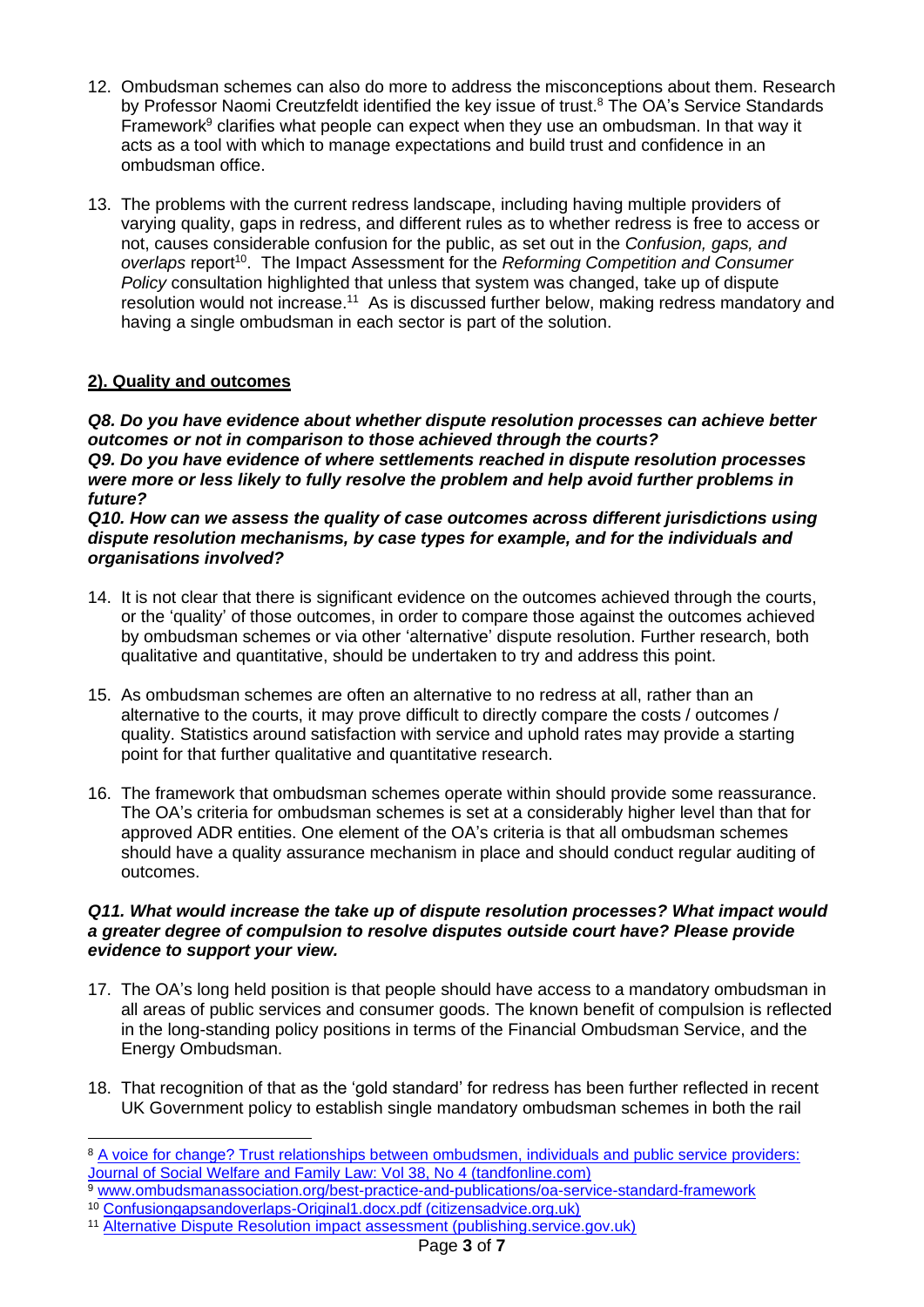sector and the new homes sector. In those two examples that has been achieved without primary legislation. In terms of the rail sector, it was delivered via a modification to the passenger licence conditions to mandate membership of an approved ADR scheme. In the new homes sector, that is being achieved by making it a condition of commercial lending that developers are registered members of the proposed ombudsman.

19. As referenced above, the Impact Assessment for the UK Government's *Reforming Competition and Consumer Policy* consultation states clearly that "*We believe that voluntary actions are unlikely to increase ADR take-up by much in sectors in which business participation in ADR is not mandatory*."

#### *Q12. Do you have evidence of how unrepresented parties are affected in dispute resolution processes such as mediation and conciliation?*

20. It is integral to the concept of an ombudsman, and the inquisitorial approach they take (as opposed to the adversarial approach in the courts), that people do not need a lawyer to access their service.

#### *Q13. Do you have evidence of negative impacts or unintended consequences associated with dispute resolution schemes? Do you have evidence of how they were mitigated and how?*

- 21. Free and direct access to an ombudsman scheme is essential for it to be effective. A concerning development is the proposal in the *Reforming Competition and Consumer Policy* consultation that 'nominal fees' or 'lower limits' on the value of a claim should be introduced in order to limit the uptake of dispute resolution. This proposed approach would appear to be a direct contradiction of the Ministry of Justice's stated policy aim to increase the uptake of less adversarial options.
- 22. Other barriers can also prevent people accessing an ombudsman, such as the 'MP filter' for the Parliamentary and Health Service Ombudsman (PHSO). People complaining about a UK Government Department (or public body) cannot directly access PHSO, but instead need to contact their MP who then decides whether to pass their complaint on. This deters some people from seeking redress, either because they do not want to approach their MP, for various reasons, or due to 'complaint fatigue' as a result of the additional stage. The PHSO is the only ombudsman scheme in the world where this barrier exists, and citizens of England are disproportionately disadvantaged compared to their fellow citizens in Wales, Scotland, and Northern Ireland (there are no restrictions on access to the three relevant public services ombudsman regarding devolved services).
- 23. Ombudsman schemes are free for the public to use as they are funded either through public funds or via a levy on the industry. This can however raise concerns about bias and independence. The OA's robust criteria around governance and finances ensures the independence of an ombudsman from the sector it considers complaints about.
- 24. However, the criteria in the ADR Regulations is set at a considerably lower level and the competitive environment between ADR providers, in which the business itself chooses their own 'judge and jury', means that a business can switch ADR providers if they are unhappy with the number of decisions that go against them. As highlighted above, the solution is to have a single mandated ombudsman in each sector.

#### *Q14. Do you have evidence of how frequently dispute resolution settlements are complied*  with, or not? In situations where the agreement was not complied with, how was that *resolved?*

25. A further element of the OA's criteria is that an ombudsman should have procedures in place for following up on decisions and recommendations to ensure that they have been complied with and, if necessary, what steps to take to ensure compliance.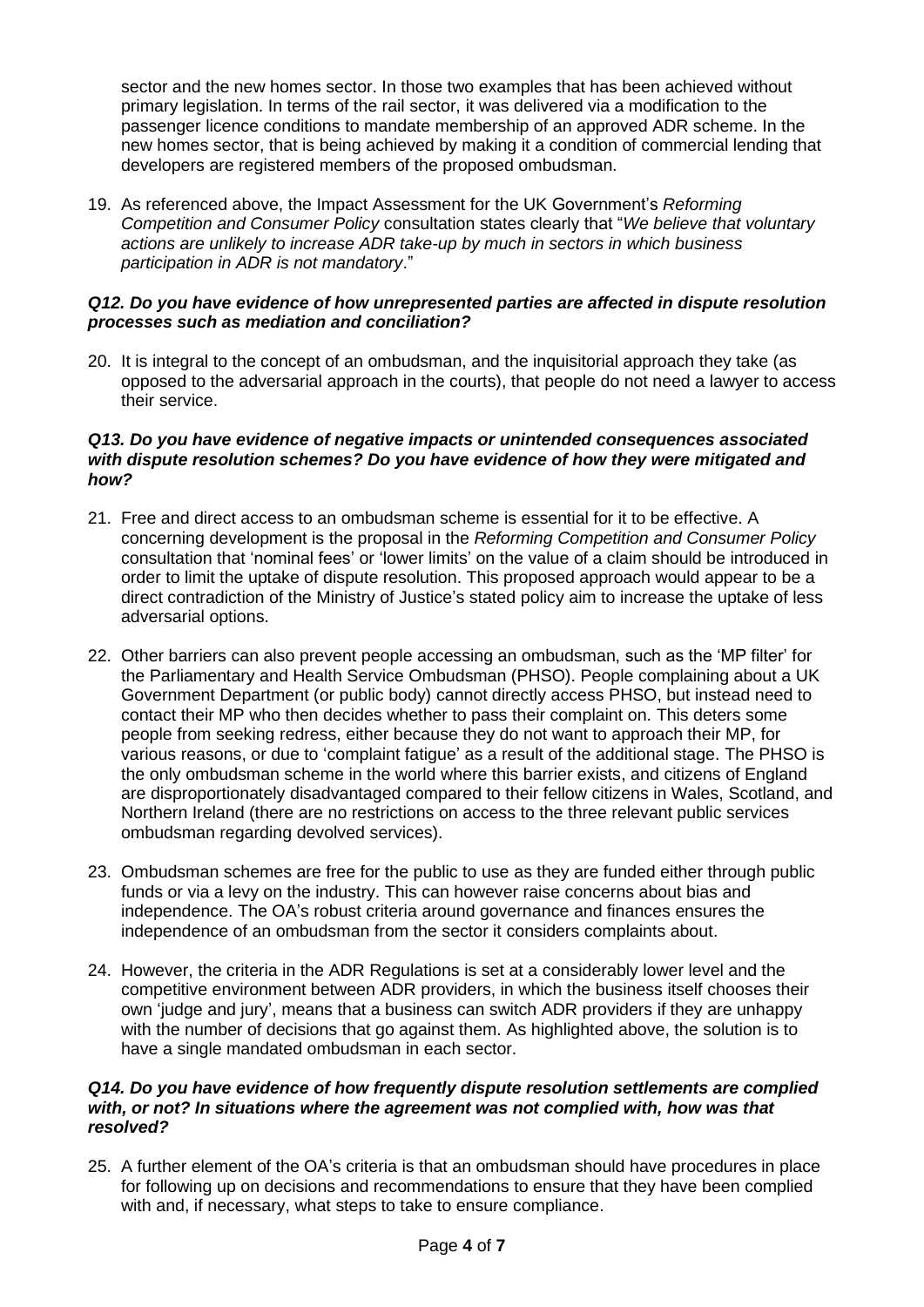- 26. An ombudsman is not an enforcement body, so in the rare instances where a decision is not complied with they will work with those that do have enforcement powers – often regulators, sometimes the courts – to ensure their decisions are implemented. The approach taken is different in different sectors and in some instances is defined in legislation.
- 27. For example, if a lawyer refused to implement a decision by the Legal Ombudsman, the ombudsman would inform the relevant professional regulator to take regulatory / disciplinary action - those ombudsman schemes working in other regulated sectors, e.g. the Financial Ombudsman Service and the Energy Ombudsman, can take a similar approach. The Legal Ombudsman and the Financial Ombudsman Service can also undertake court action themselves to enforce compliance.
- 28. In the property sector it is mandatory for an estate agent to belong to a redress body. In 2020, the Property Ombudsman had a 99% compliance rate. If an estate agent refuses to implement the Property Ombudsman's decision they are expelled from the scheme, meaning that the estate agent can no longer legally trade. That would be enforced by the sector regulator.
- 29. For those ombudsman schemes operating in sectors where it is not compulsory for all businesses to be signed up to an ombudsman, such as the Furniture & Home Improvement Ombudsman, compliance with their decisions is often a contractual requirement, which they can enforce via the courts if necessary.
- 30. The recommendations of ombudsman schemes that deal with complaints about public services are not binding but, across the four nations of the UK, over 99% of their recommendations are accepted. If they are not, an ombudsman has a power for their report to be considered by parliament; this allows parliament to carry out their duty of scrutinising government and holding them to account.

# **3). Dispute resolution service providers**

*Q16. Do you have evidence which demonstrates whether the standards needed to provide effective dispute resolution services are well understood? Q18. Do you have evidence of how complaints procedure frameworks for mediators and other dispute resolution service providers are applied? Do you have evidence of the effectiveness of the complaints' procedure frameworks?* 

*Q19. Do you think there are the necessary safeguards in place for parties (e.g. where there has been professional misconduct) in their engagement with dispute resolution services? Q20. What role is there for continuing professional development for mediators or those providing related services and should this be standardised?* 

- 31. In the UK, the majority of ombudsman themselves and their investigators are not legally qualified; a deliberate approach in line with the concept that the ombudsman system is concerned more with 'fairness' than what is simply legally correct.
- 32. However, as a result one of the criticisms sometimes aimed at ombudsman schemes, especially if someone is unhappy with their decision, is 'how are you qualified to make that decision?' The OA's Caseworker Competency Framework<sup>12</sup>, which applies to all those involved in the casework functions of an ombudsman, addresses that point and in doing so helps drive the 'professionalism' of the ombudsman sector.
- 33. The OA's Caseworker Competency Framework is a sister document to the Service Standards Framework, which provides a 'roadmap' that the OA's members can use to raise their own performance, embed good practice in their organisation, and demonstrate the quality of the service they provide. One of the requirements in the Service Standards Framework is that *'Members should ensure that the staff who consider complaints have the relevant knowledge, training and skills to make decisions, or have access to suitable professional advice'*.

<sup>12</sup> [OA Caseworker Competency Framework | Ombudsman Association](https://www.ombudsmanassociation.org/best-practice-and-publications/oa-caseworker-competency-framework)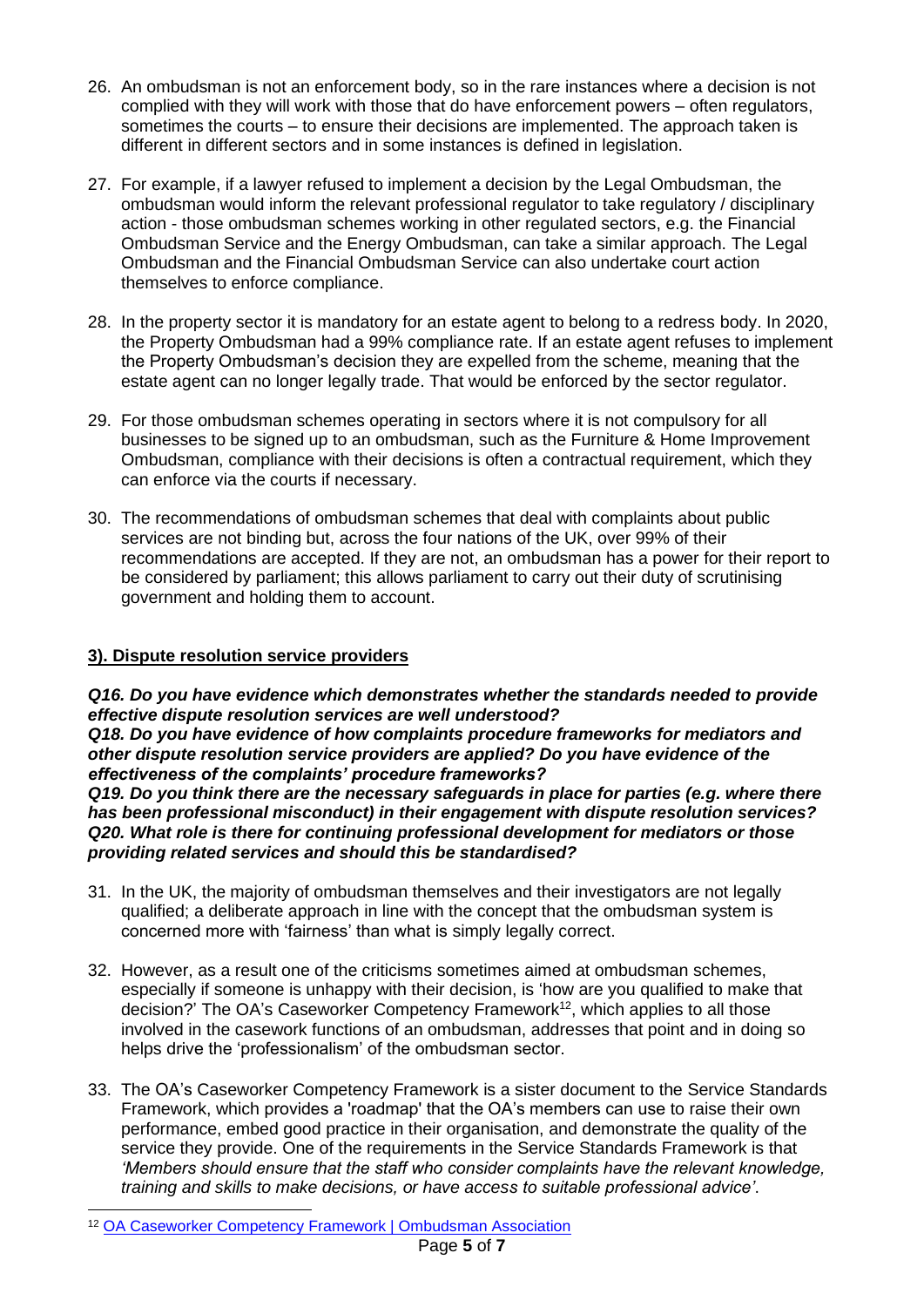- 34. The development of the Caseworker Competency Framework was informed by existing good practice, both within and outside of the ombudsman sector, and was shaped following a full public consultation. The Framework identifies six core competencies that an effective caseworker should display: Analytical; Impactful; Approachable; Professional; Open-minded; and Constructive.
- 35. The core competencies in the Framework are broken down into several competency areas, which together assist a caseworker in displaying the relevant core competency. For example, the areas within the 'analytical' competency are: methodical, questioning, perceptive and reflective. These are then supplemented by indicative behaviours, which provide examples of how a competency might be demonstrated (effective behaviours) or not demonstrated (ineffective behaviours) by a caseworker.
- 36. The overall result is a practical and flexible Caseworker Competency Framework that reflects current international good practice, and that can be adapted by organisations to meet their own needs. The Framework is used by members: in the recruitment of staff (in job descriptions, person specifications, and selection assessments); in the probation period (what behaviours are expected at different stages); in annual reviews and objective setting (to address any performance issues or identify areas of development); and to design training for staff.
- 37. This sits within a broader landscape framed by the OA's criteria, in which transparency and quality assurance systems drive learning and improvement.

# **4). Financial and economic costs/benefits of dispute resolution systems**

## *Q22. What are the usual charges for parties seeking private dispute resolution approaches? How does this differ by case types?*

*Q23. Do you have evidence on the type of fee exemptions that different dispute resolution professionals apply?* 

*Q24. Do you have evidence on the impact of the level of fees charged for the resolution process?* 

*Q25. Do you have any data on evaluation of the cost-effectiveness or otherwise of dispute resolution processes demonstrating savings for parties versus litigation?*

- 38. An Ombudsman is free for the public to access or use, being funded either from public funds or via a levy on the sector.
- 39. The Impact Assessment for the *Reforming Competition and Consumer Policy* consultation sets out the significant savings for both parties when using dispute resolution rather than litigation in the motor vehicle and home improvement sectors.<sup>13</sup>

# **5). Technology infrastructure and 6). Public Sector Equality Duty**

*Q26. Do you have evidence of how and to what extent technology has played an effective role in dispute resolution processes for citizens or businesses? Q27. Do you have evidence on the relative effectiveness of different technologies to facilitate dispute resolution? What works well for different types of disputes? Q28. Do you have evidence of how technology has caused barriers in resolving disputes? Q29. Do you have evidence of how an online dispute resolution platform has been developed to continue to keep pace with technological advancement? Q31. Do you have any evidence on how protected characteristics and socio-demographic differences impact upon interactions with dispute resolution processes? Q32. Do you have any evidence on issues associated with population-level differences, experiences and inequalities that should be taken into consideration?*

<sup>13</sup> [Alternative Dispute Resolution impact assessment \(publishing.service.gov.uk\)](https://assets.publishing.service.gov.uk/government/uploads/system/uploads/attachment_data/file/1004037/rccp-alternative-dispute-resolution-ia.pdf)